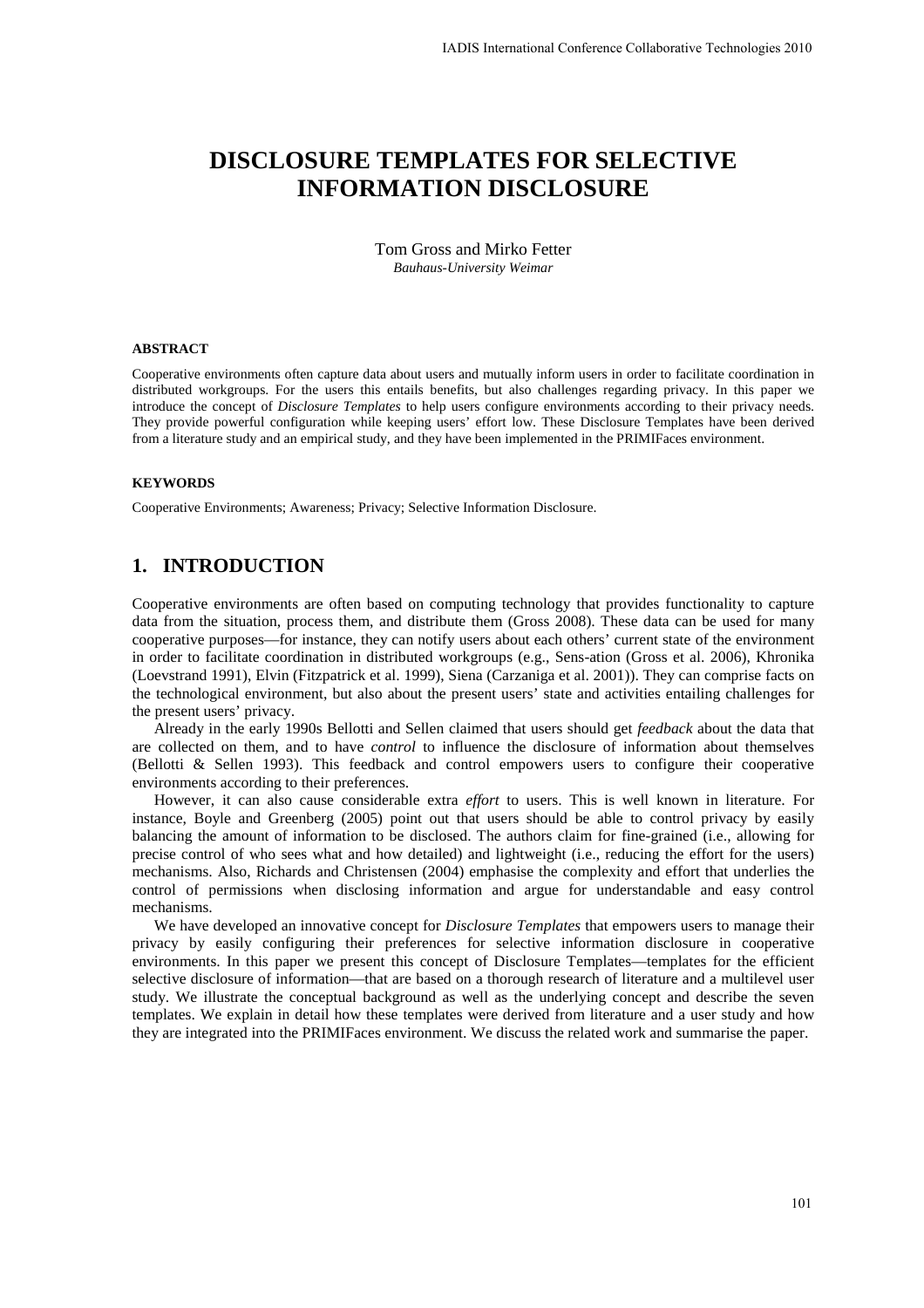# **2. BACKGROUND**

The need for and the underlying mechanisms to control the sharing of specific personal information to groups of recipients, here referred to as selective information disclosure, is a well known phenomenon in social science (e.g., Altman 1975; Goffman 1959). Altman (1975) defines privacy as 'the selective control of access to self or to one's group' characterising the level of openness and closeness to others as the two facets of this concept. According to Altman, maintaining privacy is a constant optimisation process balancing between the adequate amount of being left alone and having social contact. In Computer-Supported Cooperative Work the notion of privacy plays an important role for users and their social interaction. It is reflected in the two central aspects confidentiality (i.e., control over data a person gives away), and solitude (i.e., control over data a person receives) (Davis & Gutwin 2005).

Despite these conceptual findings, practical support for privacy is still lacking in several systems (Gross et al. 2005). As Palen and Dourish (2003) point out, it is necessary for instant messaging, for group calendar systems, and for ubiquitous computing to support selective information disclosure. Yet, Ackerman (2000) states that current systems rely on simple models for disclosing information, contrasting with the complex understandings 'of people's views of themselves, the current situation, and the effects of disclosure'. Olson et al. (2005) identified with their study the actual demand for selective information disclosure in information systems and also depict dependencies in-between the disclosure of different kinds of information and inbetween the addressed groups of persons. Their study also shows that clusters of the information recipients as well as of the information kinds can be identified. These similarities in disclosure were also identified in other studies (e.g., Davis & Gutwin 2005; Lederer et al. 2004; Patil & Kobsa 2004; Patil & Kobsa 2005; Patil & Lai 2005). Accordingly, we can distinguish three fundamental elements that are central to the process of selective information disclosure:

- *recipients* (persons the disclosed information is made accessible for)
- *information* (personal data that is made accessible for others)

• *disclosure precision levels* (amount of disclosed information according to completeness and exactness)

In order to configure recipients, information, and disclosure precision levels, users need indepth feedback about the type of information and the level of detail at which information is revealed about them. Based on this feedback users are able to choose their desired disclosure precision levels. Various studies (e.g., Patil & Kobsa 2005) point out that mechanisms that provide detailed feedback over the disclosed information, influence the users in a way that they averagely disclose more detailed information. Patil and Kobsa (2005), therefore, suggest to make this feedback available to the users with the assumption that this will raise the overall average precision levels of disclosed information.

# **3. CONCEPT OF DISCLOSURE TEMPLATES**

The Disclosure Templates we developed are based on a thorough literature study of selective information disclosure, and particularly on the work of Erwin Goffman (1959). Goffman's *Faces* are a central concept on how humans try to continuously manage the impression they make on others in face-to-face interaction. This act of impression management includes the disclosed information itself as well as the presentation of this information in form of mimic, gesture, and language. In this way, people easily adapt to different social situations by showing specific faces according to the audience, the context, and so on.

For our Disclosure Templates we extend the concept of Faces and apply it as a mechanism to manage privacy by controlling selective information disclosure in cooperative environments. We first describe our concepts for information sources and disclosure precision levels, and then our concept for seven Disclosure Templates—all derived from literature.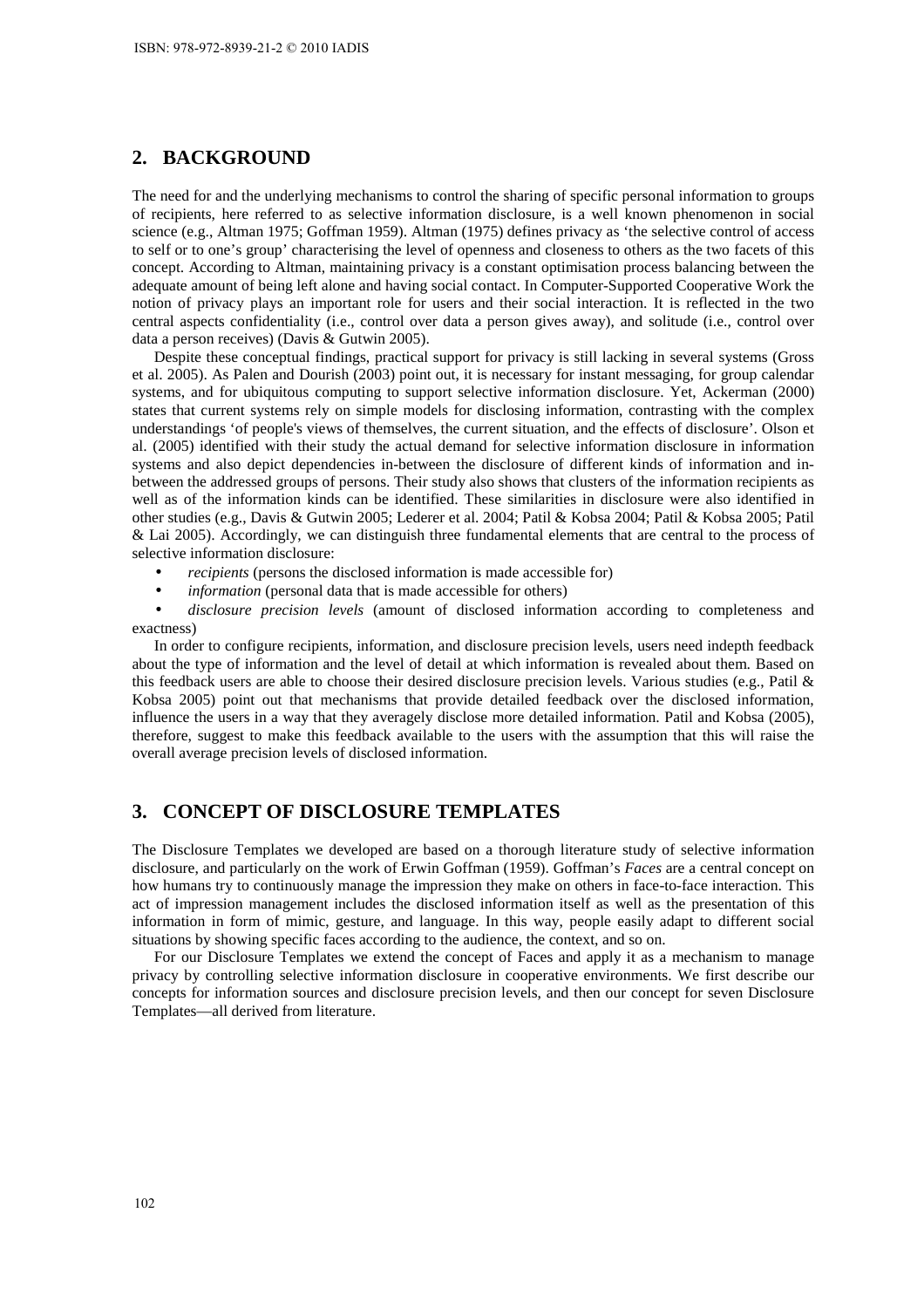# **3.1 Information Sources and Precision Levels**

In order to support selective information disclosure based on Faces we identified *ten information types* for the presentation of self from literature. We distinguish information types that are easy to capture from those that need to be inferred. The information types that are *easy* to capture are:

• *Personal information* (Lederer et al. 2004): data like the name, postal address, email address, and telephone number that can be valuable for choosing a right mode for contacting.

• *Location* (Lederer et al. 2004; Patil & Lai 2005): data on the whereabouts of the user that can give insights on the activity or be helpful to select a meeting place.

• *People in proximity* (Lederer et al. 2004): names of other users in a short geographical distance that allow drawing conclusions about the social context.

• *Calendar* (Patil & Lai 2005): data on upcoming appointments that can be valuable for scheduling meetings.

• *Phone status* (Patil & Lai 2005): data on the telephone use, to estimate the chance of success for contacting a person via telephone or to evaluate the context of the current communication of the user.

• *Applications* (Patil & Lai 2005): data on running software that can provide insights about current tasks.

Furthermore, there are information types that are *inferred* from single or combined data derived from the above information types:

• *Computer activity* (Patil & Lai 2005): inferred data on the user interaction with the computer, to estimate which type of computer mediated contacting is adequate.

• *Activity* (Lederer et al. 2004; Patil & Lai 2005): inferred data on activities that allow an estimation of the current situation.

• *Person in conversation* (Patil & Lai 2005): inferred data on social interaction to avoid unintentional disruptions.

• *Availability* (Patil & Lai 2005): inferred data on the availability based on several information types, whereby the possibility to contact the person is made better assessable.

For each information types we define *four precision levels* that identify the exactness and completeness of the disclosed information (also see: Lederer et al. 2004; Patil & Lai 2005):

- *Precise:* the information is disclosed unchanged—that is, exactly and completely.
- *Approximate:* the selected information is disclosed exactly, but incompletely.
- *Vague:* the selected information is disclosed rounded and incompletely.
- *Undisclosed:* no information is disclosed.

# **3.2 Seven Disclosure Templates**

We define seven Disclosure Templates, each is an archetype consisting of permutations of information types and precision levels. These are based on our studies from literature on the ability to classify information disclosure behaviour (Davis & Gutwin 2005; Lederer et al. 2004; Patil & Kobsa 2005; Patil & Lai 2005) and have been verified in our own study (see next section). The Disclosure Templates represent different *categories of trust*; those are labelled after groups of persons that are typically recipients of such information. The seven categories in descending order of the overall disclosure are:

*Family:* information disclosure to persons standing in a close family relationship with the person (e.g., parents, siblings, grand parents)

• *Friends:* information disclosure to persons with a close, personal relationship with high sympathy and a high degree of trust (e.g., good friends, confidante)

*Partner:* information disclosure to the significant other of the person (e.g., friend, fiancé, husband)

• *Team:* information disclosure for groups of persons that are united by a common goal (e.g., project group, sport team)

- *Superiors:* information disclosure to persons that the person reports to (e.g., boss, trainer).
- *Subordinates:* information disclosure to persons that report to the person (e.g., employees, trainee)

*Public:* information disclosure to other person, independent of the level of familiarity (e.g., fellow passenger in a train, passers-by in a park)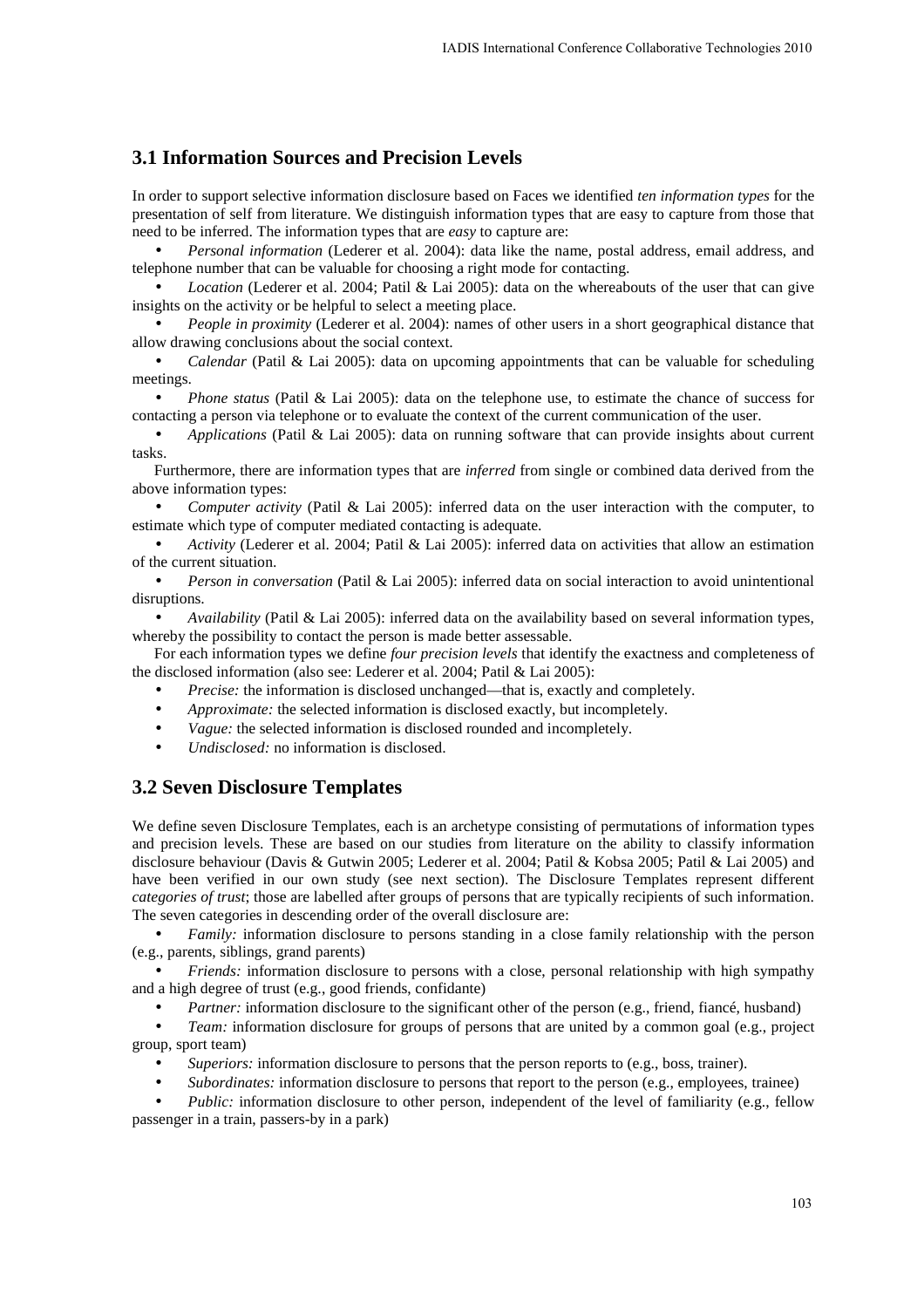These are typical categories of trust in respect to the disclosure of information—that is, they represent types of canonical relationships that often occur. Yet, there can be different use (e.g., a user A can have big trust towards a colleague B, and therefore put colleague B in the category Friend rather than Team).

# **4. SURVEY FOR DISCLOSURE TEMPLATES**

In our user study we analysed if the social contacts in a cooperative environment can be mapped adequately to the seven categories of trust in terms of information disclosure and how appropriate permutations of information types and precision levels for each of these categories should look like.

#### **4.1 Structure of the Survey**

Our empirical study was conducted in the form of an online survey. In an introduction a scenario on cooperative environments with computer-mediated communication as well as contact management including disclosure of information captured from different sensors was described as the setting. The task for the subjects was to specify the disclosure precision level for each social context. 38 persons provided complete information; this information is analysed in the following. The subjects (12 female, 26 male) predominantly had a university background and an average age of 23,6 years.

The survey consisted of four parts: the first two parts refer to the mapping, the last two parts to the permutations. In the *first part* the subjects were asked to divide their social environment into seven categories of trust. Hereupon, in the *second part,* the test persons specified for each category their privacy needs in terms of the disclosure precision level for all of the ten information types mentioned above. Therefore, they were presented with a description and an example for each information type at each precision level. In the *third part* the subjects were invited to specify again the most suitable disclosure precision levels for all information types, but this time for the seven categories of Disclosure Templates that where developed by us. In the *fourth part* the effects of transparency of the communication system in form of feedback about the actual disclosed information on the configuration of each of the Disclosure Templates was analysed.

### **4.2 Results**

Table 1 depicts the final configuration of the seven templates after part four; Figure 1 below shows the mean of the selected precision levels after part three.

|                           | Family         | Friends        | Partner        | Team           | Superiors      | Subordinates   | Public         |
|---------------------------|----------------|----------------|----------------|----------------|----------------|----------------|----------------|
| Personal<br>information   |                |                |                | 2              | $\overline{2}$ | 3              | 4              |
| Location                  | 2              | $\overline{2}$ | 2              | 2              | 3              | 3              | 4              |
| People in<br>proximity    | $\overline{c}$ | $\overline{2}$ | 2              | 2              | 3              | 4              | 4              |
| Calendar                  | 2              | 2              | 2              | 2              | 3              | 3              | 4              |
| Phone status              | 2              | $\overline{2}$ | 2              | 2              | 3              | $\overline{4}$ | 4              |
| Applications              | 3              | 3              | 3              | 3              | 3              | 4              | $\overline{4}$ |
| Computer<br>activity      | 3              | 3              | 3              | $\overline{c}$ | 3              | $\overline{4}$ | 4              |
| Activity                  | 2              | $\overline{2}$ | $\overline{c}$ | $\overline{2}$ | 3              | $\overline{4}$ | $\overline{4}$ |
| Person in<br>conversation | $\overline{c}$ | $\overline{2}$ | 2              | 2              | 3              | 3              | 4              |
| Availability              | 2              | $\overline{c}$ | 2              | 2              | 3              | 3              | 4              |

Table 1. Seven disclosure templates (*Precise*=1, *Approximate*=2, *Vague*=3, *Undisclosed* =4).

The seven categories named by the subjects were compared with the Disclosure Templates defined by us. Thereby synonyms were taken into account when applicable. For instance, the categories work, colleagues, job were all named by different users, but had the same meaning and were therefore assigned to the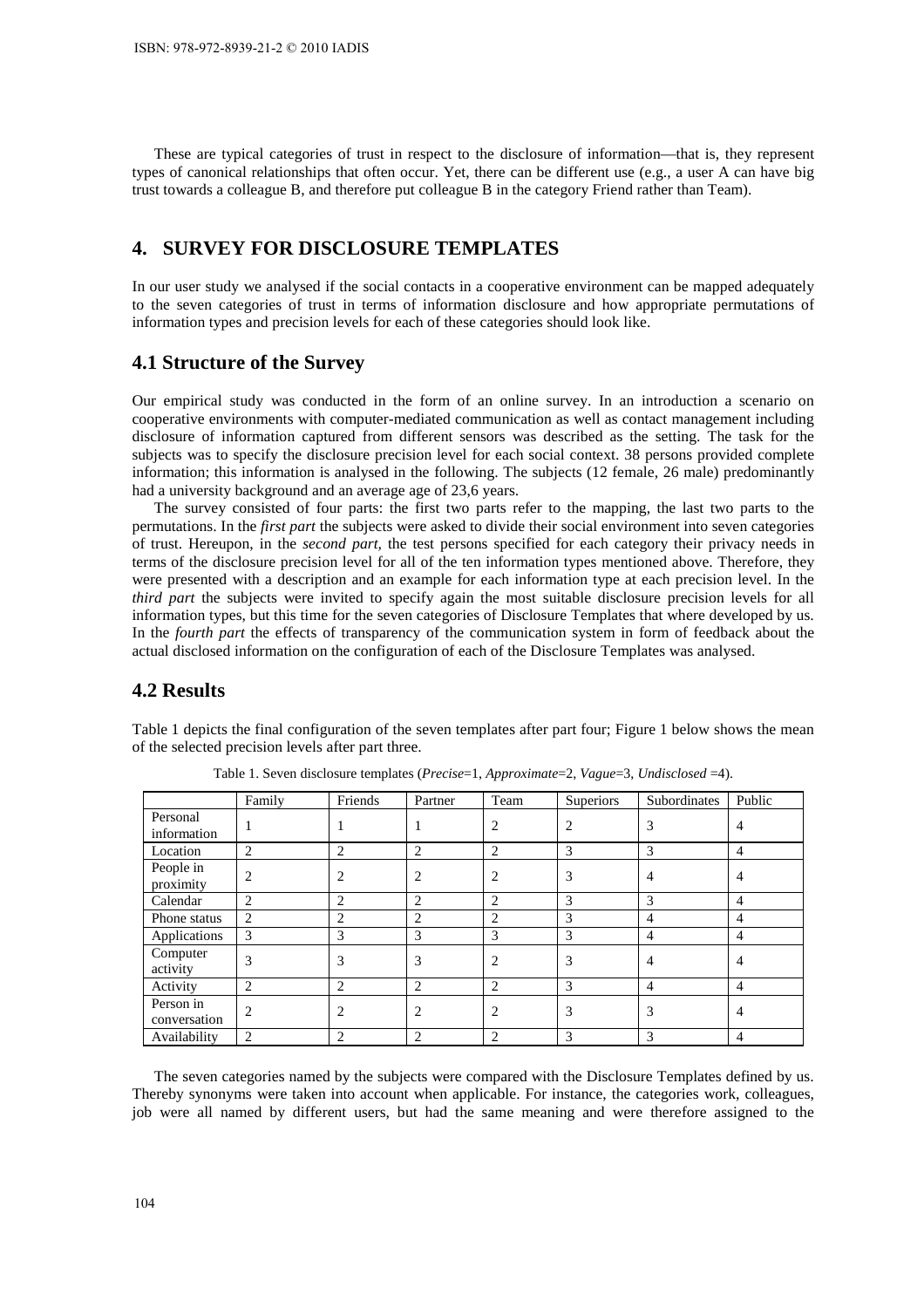Disclosure Template Team. This resulted in the following occurrences for mentioned categories of trust that comply with Disclosure Templates (multiple entries possible): Family: 73,7%, Friends: 100%, Partner: 10,5%, Team (university related 65,8%, work related 55,3%), Superior: 5,3%, Subordinates: 0%, and Public: 28,9%.

For the best matching entries Family, Friends, and Team we compared if there were also matches in the characteristics of the permutation. For all three categories the average match was nine out of ten information types—that is, in each case only for one information type there was a difference in the specified precision level (please note that the magnitude of the difference was not considered; e.g., there was no difference made between the difference of precise and vague versus precise and undisclosed). This suggests that there is a strong coherency between our Disclosure Templates and the need for selective information disclosure stated by our subjects—both by name, but also by content.

The overall distribution of the precision levels, independent of the Disclosure Templates and the information types was the following: Approximate (44,3%), Vague (30%), Undisclosed (21,4%), and Precise (4,3%). Finally, the average chosen precision level in part four was lower than in part three.



Figure 1. Mean of selected precision levels after the third part of the study.

## **4.3 Discussion**

Our survey confirmed the three Disclosure Templates Family, Friends, and Team to be very relevant for the majority of test persons. The categories Superior, Subordinate, and Partner were mentioned less often.

Both the test persons' actual behaviour as presented in the facts above and their comments show that they had privacy needs and thus were reluctant to disclose of personal information. Hardly any information was disclosed with the highest precision level. Most categories of trust were configured with an approximate disclosure precision level.

The assumption that increased transparency has a positive effect on the disclosure of information as stated in (Patil & Kobsa 2005; Patil & Lai 2005) could not be confirmed. The verification in part four rather resulted in a tendency towards users lowering the precision levels, when they were aware which concrete personal information they reveal to other persons.

### **5. DISCLOSURE TEMPLATES IN PRIMIFACES**

PRIMIFaces is an environment allowing users to adapt the disclosure of information captured in their cooperative situation to different social contexts (Gross & Oemig 2006). For this purpose PRIMIFaces is based on three concepts: *Faces* are typical facades of self-presentation (disclosed information sources and the recipients of this information), and information needs (preferences for the content and presentation of notifications about other users with the aim to minimise disruptions). *Contacts* are the recipients of the outgoing information. *Information sources* define the origin and type of the information that can be disclosed. Information captured from static sources (email address, cell phone number) and dynamic sources that are captured by software sensors (calendar, mouse movement) or hardware sensors (GPS position).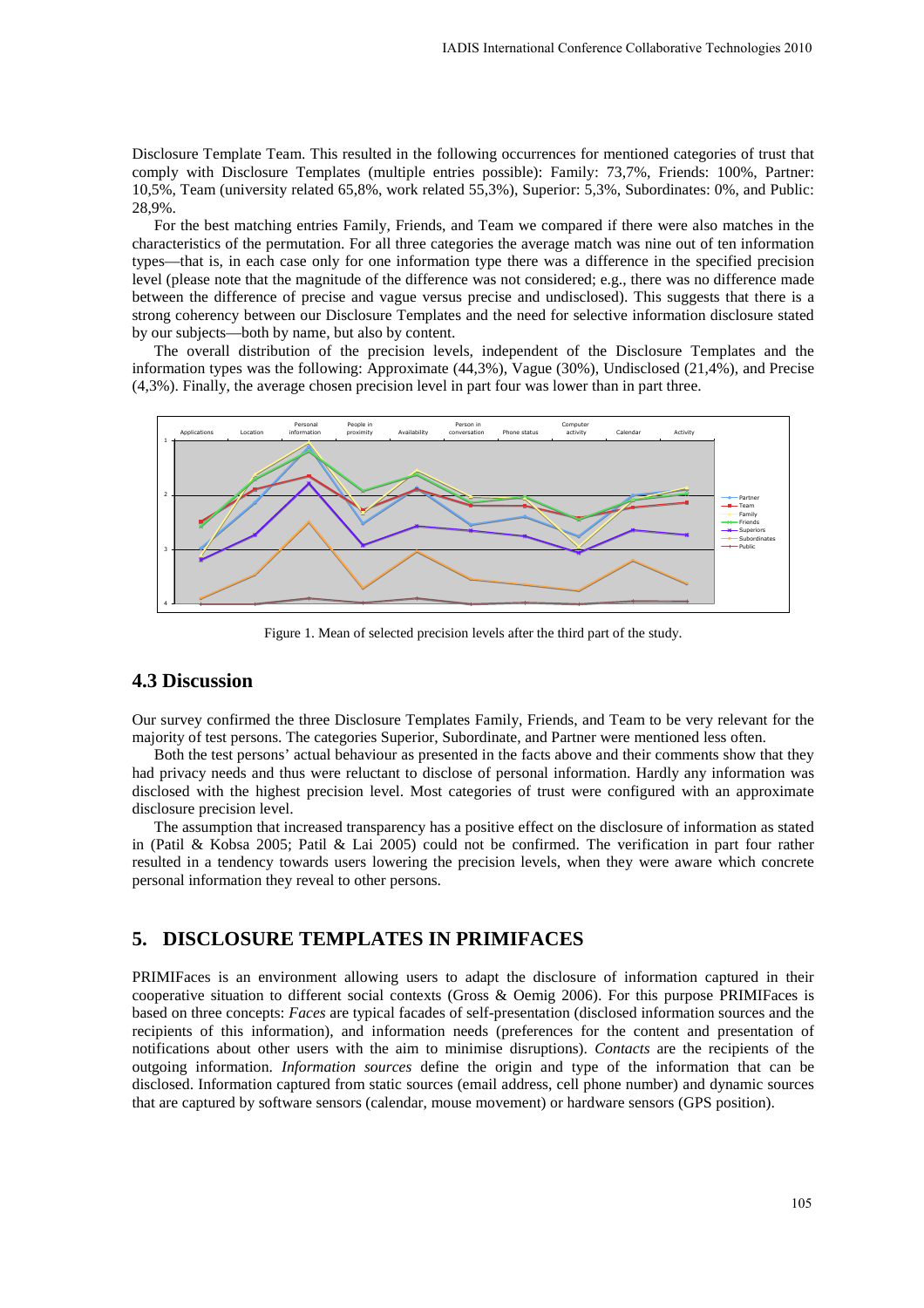In the following we describe how the concepts of the Disclosure Templates are mapped to PRIMIFaces. The Faces in PRIMIFaces are used to bundle recipients along with some of the ten types of information each with its particular level of precision into a specific instance. The contacts in PRIMIFaces relate to the recipients of the Disclosure Templates. Each information source is assigned to a concrete information type from the Disclosure Templates and for each information source the four precision levels are operationalised (e.g., the information source Application Sensor in PRIMIFaces is assigned to the information type running applications and operationalised with the precision level approximate as, for instance, mail application running (instead of the concrete application Thunderbird)).

In order to simplify the configuration of faces, the interaction with PRIMIFaces is based on the FamilyFaces card-game-metaphor (cf. Figure 2). Each Face is mapped to a playing card divided into three areas on which the icons for contacts (centre), information source (top), and notification preferences (bottom) can be dragged in order to configure a face. The green playing field contains all cards of the current facesconfiguration and offers the possibilities to manage these faces. The three pools on the right provide all available information sources, contacts and notification preferences of the user. So, handling disclosure is easier than other access control mechanisms such as in operating systems. More details on PRIMIFaces and the FamilyFaces card-game-metaphor can be found in (Fetter & Gross 2008; Gross & Oemig 2006).

In order to create new faces, users can select from a list of available templates, the Disclosure Template that fits their current needs best. Accordingly a new face is created with all information types and their corresponding precision level as specified in the Disclosure Template. The users then can customise this face by adding contacts and further information sources respectively. Likewise the users can delete a face.



Figure 2. Scenario with the user Manuel. A: face Friends with the contacts Tim, Peter, Thomas in the centre, disclosed information sources like application sensor and location sensor at the top and incoming notification preferences CPU sensor and calendar at the bottom; B: configuration of the precision level for the location sensor; C: pool of information sources; D; pool of contacts; E: pool of incoming notifications.

As a remark we would like to mention that trust does not need to be symmetrical and accordingly the disclosure does not need to be reciprocal (e.g., Person A can categorise B as a friend, but B can have A in the face colleagues). In order to preserve privacy the users do not know how they are categorised by others. Furthermore, there is a possibility that persons are connected over multiple faces. (e.g., Person A and B can interact in a work as well as in private context). Finally, Faces can manually be activated and deactivated in different situations temporally.

By double-clicking on an information source, the users open a pop-up window that allows the modification of the precision level for this information source (cf. Figure 2). This way, the disclosure of this information for a face can be altered. The template on which the face is based on is not affected by this modification.

Furthermore, users can modify existing templates or to create their own templates. Therefore, functions to create new or delete existing faces, to adjust the precision levels for the individual information types, and to add and remove information types, are available. Changes to a Disclosure Template do not affect existing faces that are based on these templates—this way the consequences of adjusting a template can be better comprehend by the user.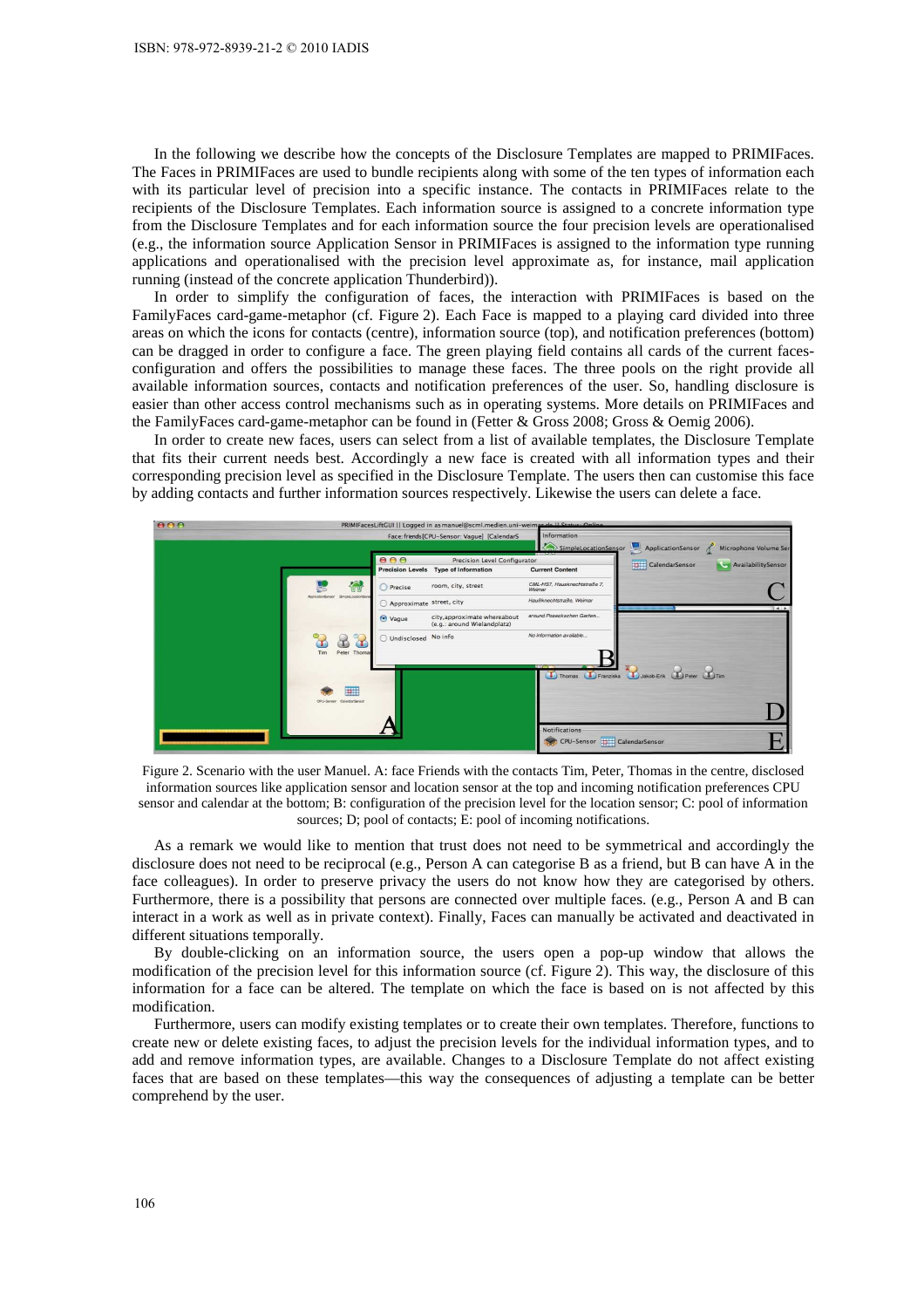PRIMIFaces provides advanced feedback and control concepts. In order to give users feedback on their information that is disclosed to others, we introduce the *GatheringLog*. Each entry in this log represents a single information disclosure item consisting of the contents of the information disclosed as well as the recipient, the face, the time, the information type, and the precision level. Filters allow users to explore and filter log data: they can select all entries for one face, for an information type on a face, for a person on a face, for an information type on all faces, for a person on all faces, or for all information types and all persons. If users discover that a disclosure does not fit their personal needs, the GatheringLog provides control and offers the possibility to directly jump to the corresponding disclosure in order to adjust the precision level.

The concepts for the Disclosure Templates as well as the GatheringLog have been integrated in PRIMIFaces and implemented in Java SE 1.5.0\_13 on Mac OS X 10.4.11. The persistence of the Disclosure Templates and of the GatheringLogs is realised with our own XML format with means of the Java Architecture for XML Binding (JAXB). As backend the SensBase infrastructure is utilised for the management of face-configurations and sensor data (Gross et al. 2006).

#### **6. RELATED WORK**

The related work lies primarily in the field of privacy and information disclosure as well as in selective information disclosure. Kapadia (2007) developed a concept for policies building on the metaphor of a virtual wall. These policies allow users to protect or disclose sensor information ('digital footprints') at three different levels of transparency: transparent, translucent, and opaque. However, the concept is bound to places and does not allow users to specify disclosure levels on a per sensor basis. Furthermore, there are no templates that help users in the initial configuration phase. They admit that it might 'be cumbersome for users' to deploy walls at every place they visit. IBM's *Grapevine* (Richards & Christiansen 2004) allows specifying permissions based on relationship, groups, or situations. However, it does not take into account different disclosure precision levels and does not provide templates. Langheinrich (2005) developed and implemented *paws*—a concept for the exchange of privacy policies. paws focuses on an automated use of machine-readable policy files and therewith ignores aspects of supporting users when configuring disclosure. Lederer el al. (2004) developed a concept that is called *faces*. It allows users to assign what information they want to disclose for each contact depending on the current situation. These faces are quite powerful, but come along with a high configuration effort for users as there are only single contacts, no grouped contacts and there are no templates.

The major strength of our approach of Disclosure Templates—in comparison to the discussed related work—lies in providing the user with a very simple mechanism for handling complex and elaborated configurations for the disclosure of personal information in cooperative environments.

# **7. CONCLUSIONS**

We presented the concept of Disclosure Templates for the selective information disclosure in cooperative environments and its implementation in PRIMIFaces. It provides fine-grained feedback and control of privacy and helps to minimise the effort for users making it a lightweight solution and so satisfies the requirements introduced by (Boyle & Greenberg 2005). Informal evaluations of PRIMIFaces during our open house showed that people instantly could transfer the notion of faces from their social lives to the metaphor we used for privacy control in cooperative environments.

A limit is that Disclosure Templates only capture a specific point in time—that is, the current concept does not provide continuous adaptation to social relations that change over time. Furthermore, users currently need to manually activate and deactivate faces; in future we plan to provide mechanisms based on machine learning. Besides, a long-term study that delivers insights about the acceptance of Disclosure Templates by the users would be desirable. Finally, a user study on measuring the increase of efficiency when specifying the disclosure of information with and without Disclosure Templates is intended. In order to cope with a larger number of sensors we currently work towards taxonomy of sensor information and heuristics for the definition of precision levels.